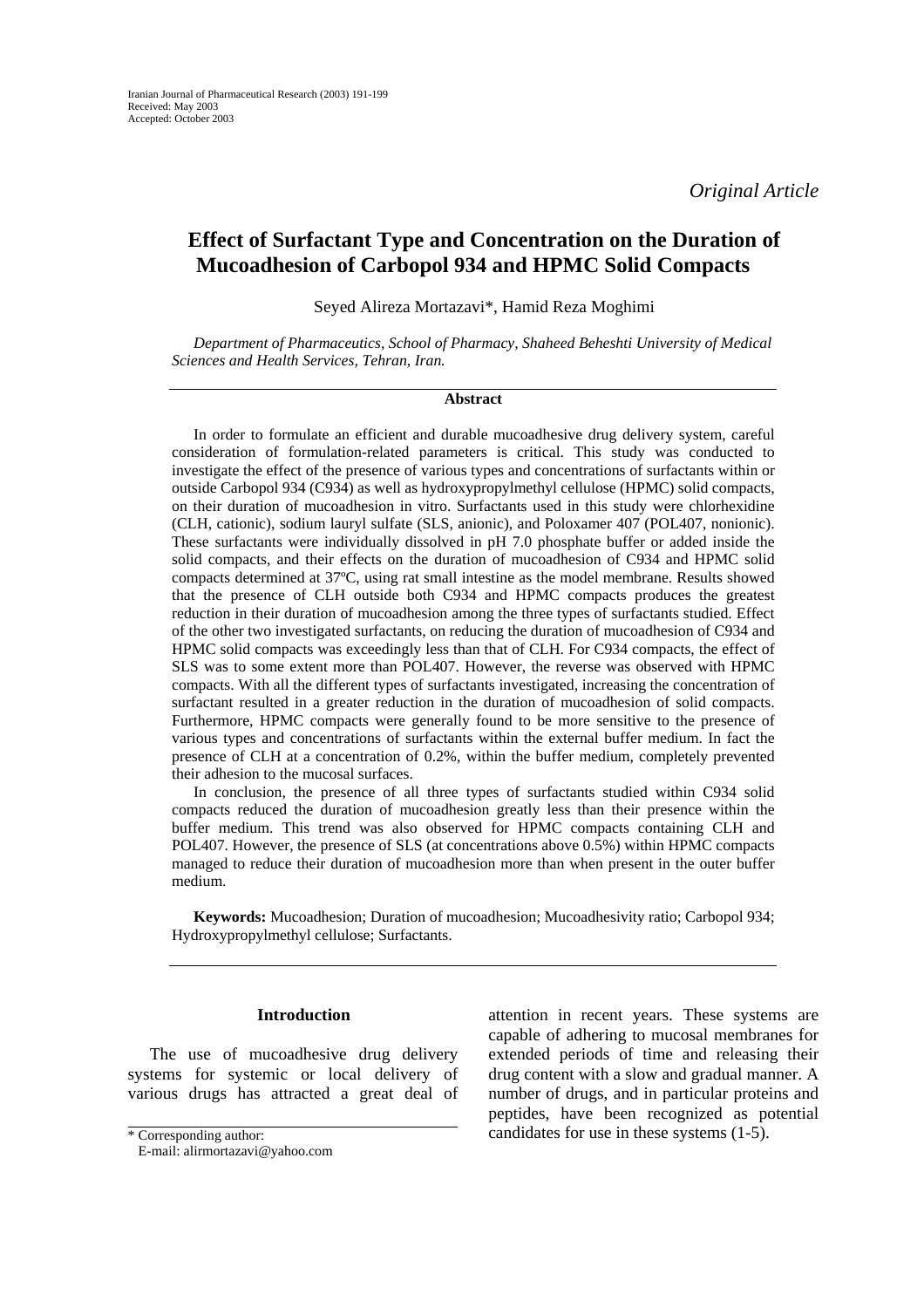The process of mucoadhesion involves the formation of a tight and intimate contact between the mucosal surface and the polymeric chains of the mucoadhesive system. Dehydration of the mucosal surface, followed by the formation of physical entanglements and secondary chemical bonds (in particular hydrogen bonds) between these two surfaces, are of utter importance (6-8).

Mucoadhesive polymers are natural or synthetic hydrophilic macromolecules, usually containing hyroxyl or carboxyl groups. These functional groups help with the formation of hydrogen bonds with the mucosal surfaces. Anionic polymers are found to be amongst the best candidates for mucoadhesion. They include the Carbopol family of polymers, e.g. Carbopol 934 and polycarbophil, as well as other polymers such as sodium carboxymethyl cellulose and tragacanth. The nonionic polymers, such as hydroxypropylmethyl cellulose and methyl cellulose, are found to show exceedingly lower strengths of mucoadhesion, compared with the anionic polymers  $(9-14)$ .

When formulating a successful drug delivery system, numerous formulation-related as well as physiological parameters should be taken into account. Regarding the mucoadhesive drug delivery systems, relatively few and rather limited studies have been conducted on the effect of various formulation additives on the adhesive-ability of mucoadhesive polymers and formulations (15, 16). These studies have shown that the use of common tablet excipients, as well as other formulation additives could influence the performance of mucoadhesive polymers. Neglecting the effect of the presence of these formulation additives on the strength and duration of adhesion of a formulated mucoadhesive system could alter its efficacy and residence time in vivo.

Surfactants are among the most widely used additives in pharmaceutical formulations. They are used for various reasons, such as improving the solubility and dissolution rate of drugs present within formulations, uniform and thorough dispersion of particles present in a formulation, proper wetting of solid particles, stability of pharmaceutical formulations, antibacterial activity, detergency, etc. Hence, incorporation of surfactants within mucoadhesive formulations or even their

presence in the physiological environment surrounding the mucoadhesive system could influence their adhesive-ability. In the latter instance, surfactants could be found naturally in the body or be released from a pharmaceutical product containing them. However, despite their potential impact on the adhesive-ability of mucoadhesive formulations, very few and limited studies have been carried out in this respect.

In a study performed, using the approach of dynamic oscillatory rheology, various polysorbates (nonionic surfactants) were found to reduce the viscosity and viscoelastic nature of the mucus gel. It is speculated that polysorbates show this characteristic by disrupting the mucus gel structure, and this could be found useful in improving drug absorption via mucous membranes (17). In another study carried out, using the method of contact angle measurement, it was found that the presence of cholesterol (as a surfactant) at a concentration of 1% w/v could reduce the mucoadhesive strength of Carbopol 934 discs. However, addition of span 60 (as surfactant) at the same concentration resulted in an increase in the mucoadhesive strength of Carbopol 934 discs (18). Finally, Tobyn and co-workers (16) prepared tablets containing Carbopol 934 along with various amounts (1, 5 and 10%) of some surfactants, including cholesterol, span 60, triton X705, sodium lauryl sulfate and cetyl pyridinium chloride. They showed that none of the surfactants studied significantly reduced the strength of adhesion of tablets prepared to pig gastric mucosa invitro. However, it is very important to note that in none of the studies mentioned, effects of the presence of surfactants within or outside (within the external medium) the mucoadhesive formulation have been assessed on its' duration of mucoadhesion. A putative and effective mucoadhesive formulation should not only be able to adhere to the mucosal surface, but should also be capable of remaining in place for an extended period of time. Hence, assessing the duration of mucoadhesion of test system is critical (6, 12, 19, 20).

Therefore, because of the lack of knowledge in this field, in this study attempts were made to investigate the influence of the presence of various amounts of anionic, cationic and nonionic surfactants within and outside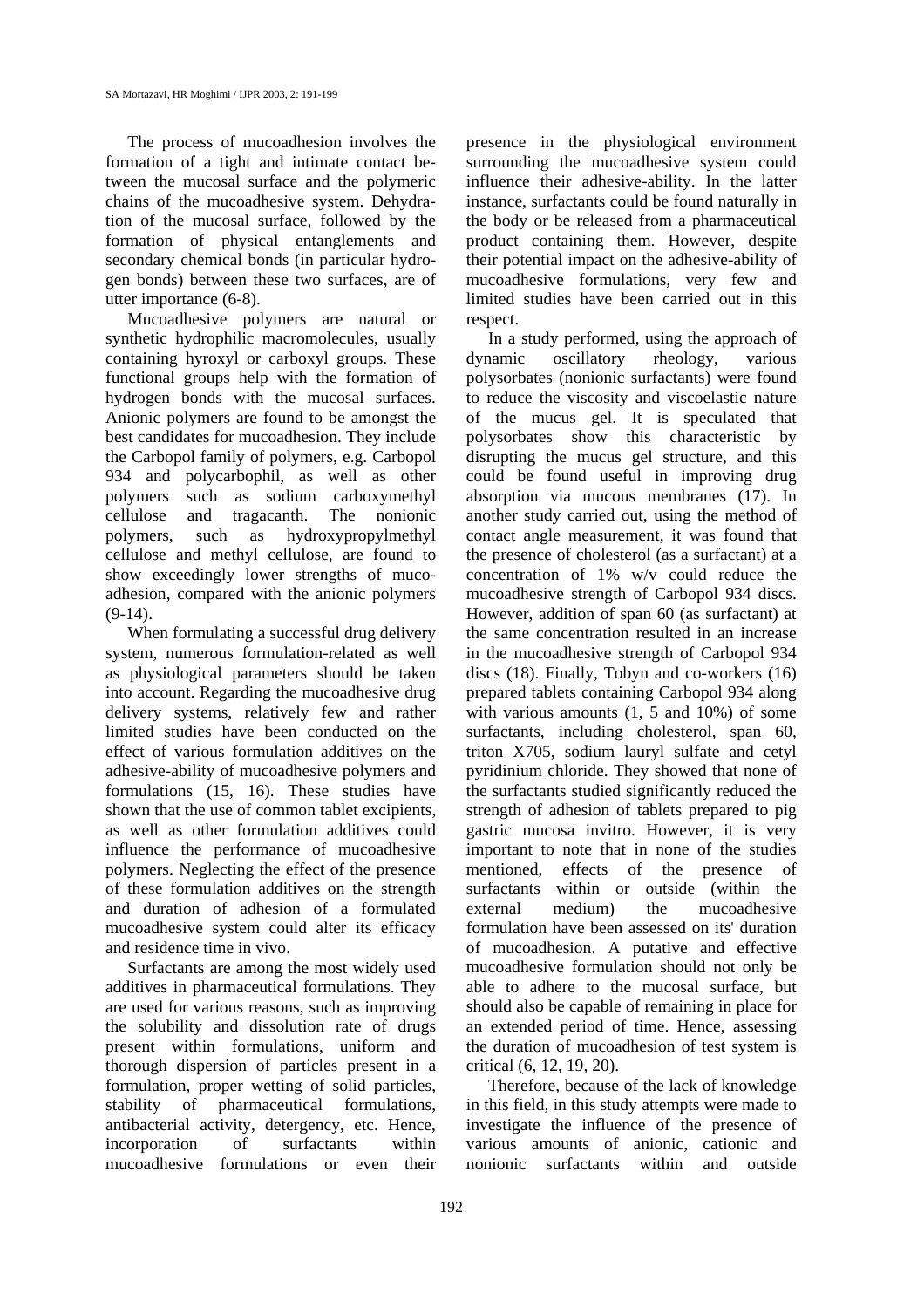Carbopol 934 and hydroxypropylmethyl cellulose solid compacts, on their duration of mucoadhesion in vitro.

#### **Experimental**

### *Materials*

Carbopol 934 was obtained as a gift from B.F. Goodrich Chemical Co. (U.K.). Hydroxypropylmethyl cellulose (Methocel K100 M) was purchased from Colorcon Ltd. (U.K.). Chlorhexidine digluconate was obtained from the Sigma-Aldrich Chemicals (Germany). Sodium lauryl sulfate was from Merck Chemical Co. (Germany). Poloxamer 407 was obtained from BASF ChemTrade (Germany).

### *Preparation of solid compacts*

For this purpose a single punch tablet machine (Erweka AR-400, Germany), fitted with flat 9mm round punches, was employed. Polymers used were Carbopol 934 (C934) and hydroxypropylmethyl cellulose (HPMC). Control solid compacts (discs), containing 100mg of the test polymer alone and in the absence of any surfactant, were prepared by compression. Next, 100mg solid compacts containing either C934 or HPMC along with various amounts of surfactants, were prepared following thorough mixing. Surfactants used in this study included the anionic surfactant, sodium lauryl sulfate (SLS), at amounts of 0.5, 1 and 2% w/w; the cationic surfactant, chlorhexidine digluconate (CLH), at amounts of 0.01, 0.1 and 0.2% w/w; and the nonionic surfactant, Poloxamer 407 (POL407), at amounts of 0.5, 1, 2, 3, 6, 10 and 20% w/w. It should be noted that all the solid compacts were compressed under identical conditions and following preparation stored in airtight containers until use.

# *Preparation of surfactant containing solutions*

For the purpose of this study, pH 7 phosphate buffer was used. The pH values of these buffer solutions were carefully measured with a digital pH meter (Hanna 8519N, Italy) at room temperature, and were found to be  $7.0 \pm$ 0.04. Next, the test surfactants were added to the buffer solution at different concentrations and mixed thoroughly at room temperature, using a mechanical stirrer (Heidoloph RZR50, Germany), to form the final solution. SLS was added at concentrations of 0.5, 1 and 2% w/v. CLH was added at concentrations of 0.01, 0.1 and 0.2% w/v. Finally, POL407 was added at concentrations of 0.5, 1, 2, 3, and  $6\%$  w/v. Addition of POL407 at concentrations higher than 6% w/v, resulted in its precipitation within the phosphate buffer solution. Hence, its effect within the buffer solution was only studied at concentrations up to 6% w/v.

### *Preparation of the model mucosa*

Based on previous studies (11, 12, 19, 21), the model mucosal membrane used for assessing the duration of mucoadhesion of solid compacts prepared was rat small intestine. Male N.M.R.I. rats (obtained from Pasteur Institute of Iran), weighing between  $200 \pm 20$  g and aged between 6-8 weeks, were used in this study. Rats were sacrificed by being placed in an ether containing desiccator, followed by cervical dislocation. Based on the above-mentioned studies, the middle section, discarding the first 40-50 mm at either ends of fresh intestine was removed, cut into 3 cm pieces, and frozen until required to inhibit muscle contraction. The night before experimentation, sections of rat intestine were placed at 4ºC to be thawed. Next, they were placed in distilled water for 30min in order to become hydrated, and then placed in pH 7 phosphate buffer for 15min to get adopted with this medium. Finally, they were opened longitudinally to expose the inner mucosal surface, gently washed with the phosphate buffer, and then mounted on the test apparatus.

*Determination of the duration of mucoadhesion*  In order to determine the duration of mucoadhesion of solid compacts prepared in



Figure 1. Apparatus used for measuring the duration of mucoadhesion of various solid compacts prepared to rat intestinal mucosa (model membrane) at 37°C.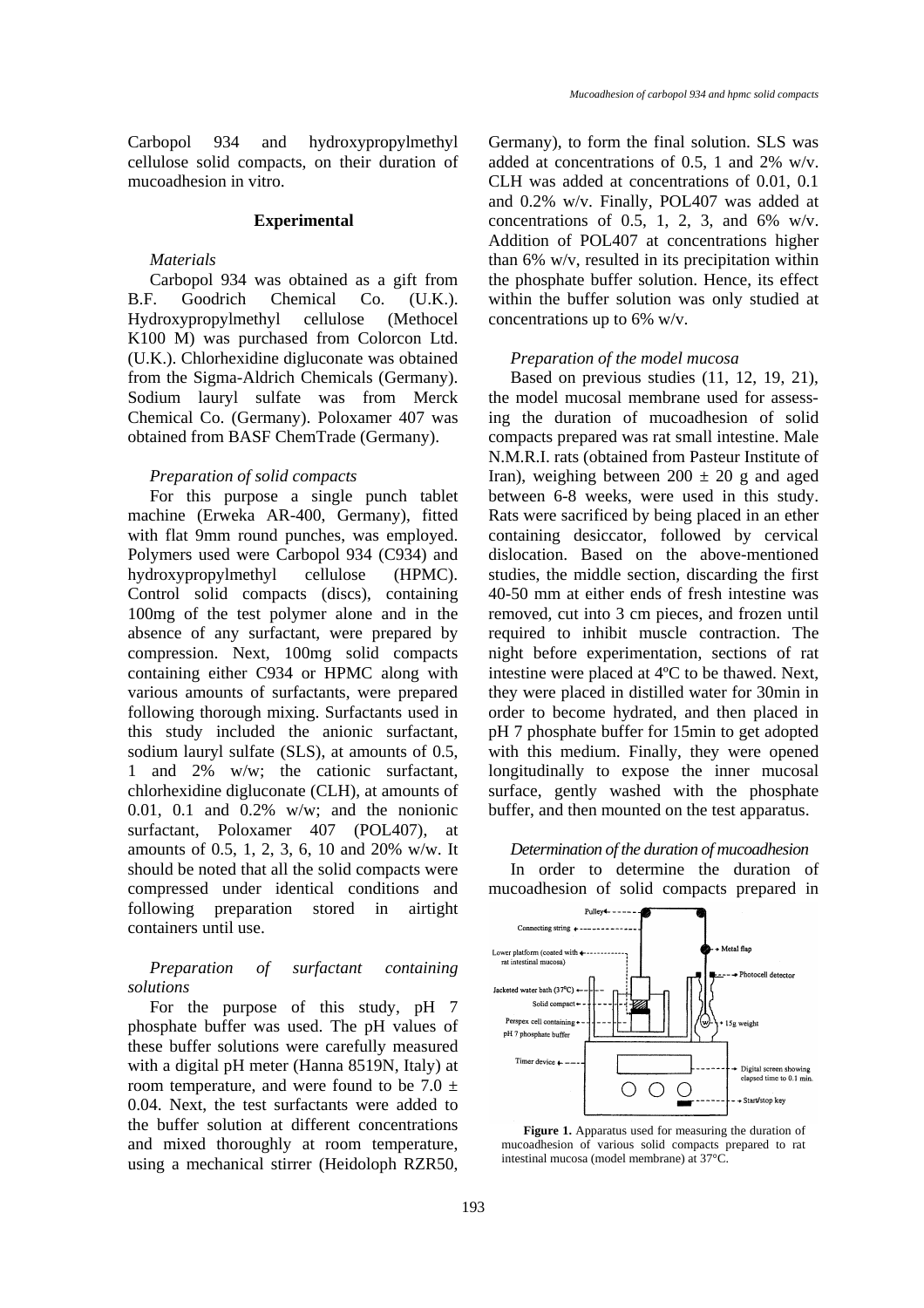**Table 1.** Effect of the presence of various amounts of the cationic surfactant, CLH, within or outside (pH 7 phosphate buffer medium) C934 solid compacts, on the duration of mucoadhesion of compacts to rat intestinal mucosa at 37°C (n=6, mean  $\pm$ standard deviation).

| <b>Location of surfactant</b> | Amount of surfactant added (%) | Duration of mucoadhesion (min) |                   | <b>Mucoadhesivity ratio</b> |
|-------------------------------|--------------------------------|--------------------------------|-------------------|-----------------------------|
|                               |                                | Control<br>(no surfactant)     | With CLH          |                             |
|                               | 0.01                           |                                | $1225.3 + 26.7$   | 0.796                       |
| Outside compact               | 0.1                            | $1539.3 + 36.4$                | $413.5 \pm 19.1$  | 0.269                       |
|                               | 0.2                            |                                | $21.0 \pm 7.4$    | 0.014                       |
|                               | 0.01                           |                                | $1556.4 + 41.8$   | 0.986                       |
| Within compact                | 0.1                            | $1577.8 \pm 39.2$              | $1273.7 + 37.9$   | 0.807                       |
|                               | 0.2                            |                                | $1118.0 \pm 18.8$ | 0.709                       |

this study, the test apparatus shown in figure 1 was used.

of each series was calculated using equation 1:

*Mucoadhesivity ratio=Duration<sub>test</sub>/Duration<sub>control</sub> (equation 1)* 

The method used for setting up the apparatus and determining the duration of mucoadhesion of solid compacts prepared was similar to that adopted in previous studies (19, 20, 22). Briefly, the solid compacts prepared were individually mounted on the upper platform of the test apparatus. Sections of rat intestine prepared as explained in the previous part of this study were individually mounted securely in place, mucosal side upwards, on the lower platform of the test apparatus. The test apparatus was then filled with the test medium (phosphate buffer containing various surfactants or without surfactant) and its temperature maintained at 37ºC throughout the experiment. The upper platform was then lowered onto the lower platform, until contacted with the mucosal surface of rat intestine. After 5min contact, under a light pressure of fingertip, a constant tensile stress (a 15g weight) was applied to the adhesive joint (solid compact/mucosal interface) and the digital timer of test apparatus activated to record the time intervals elapsed. As soon as the adhesive joint detached, the 15g weight dropped onto a photocell detector, which automatically stopped the timer device and recorded the duration of mucoadhesion of compact tested. This experiment was run six times on each series of solid compacts prepared. The mean duration of mucoadhesion of each series was then calculated. In addition the mucoadhesivity ratio

In this equation the mean duration of mucoadhesion of solid compacts tested in the presence of a surfactant has been termed "Duration $_{test}$ ", and the mean duration of mucoadhesion of solid compacts tested in the absence of surfactants as "Duration $_{control}$ ".

## **Results and Discussion**

As mentioned earlier, effect of the presence of surfactants within or outside mucoadhesive formulations on their duration of adhesion, has not been studied. Hence, in this study attempts were made to investigate the effect of various types and concentrations of surfactants on the duration of mucoadhesion of C934 and HPMC solid compacts. These two polymers are wellknown mucoadhesive materials. In fact, the anionic C934 is ranked among the strongest mucoadhesive materials. On the other hand HPMC, which is a nonionic cellulose derivative, is known to be a moderate mucoadhesive polymer. However, under moderate stresses, HPMC has been found to remain in contact with the mucosal surface much longer than C934. In fact, results obtained from this study are also in agreement with this statement. This behaviour has been proposed to be due to the slower rate of hydration within HPMC, preventing it from being over-hydrated at shorter time intervals (11, 19, 20).

**Table 2.** Effect of the presence of various amounts of the cationic surfactant, CLH, within or outside (pH 7 phosphate buffer medium) HPMC solid compacts, on the duration of mucoadhesion of compacts to rat intestinal mucosa at  $37^{\circ}$ C (n=6, mean  $\pm$ standard deviation).

| <b>Location of surfactant</b> | Amount of surfactant added (%) | Duration of mucoadhesion (min) |                   | <b>Mucoadhesivity ratio</b> |
|-------------------------------|--------------------------------|--------------------------------|-------------------|-----------------------------|
|                               |                                | Control                        | With CLH          |                             |
|                               |                                |                                | (no surfactant)   |                             |
|                               | 0.01                           |                                | $2421.3 + 41.7$   | 0.740                       |
| Outside compact               | 0.1                            | $3270.8 \pm 37.5$              | $820.8 + 35.6$    | 0.251                       |
|                               | 0.2                            |                                | (no adhesion)     | 0.000                       |
|                               | 0.01                           |                                | $3279.6 \pm 38.6$ | 0.992                       |
| Within compact                | 0.1                            | $3305.2 + 45.7$                | $2304.5 \pm 32.5$ | 0.697                       |
|                               | 0.2                            |                                | $1436.2 + 29.7$   | 0.435                       |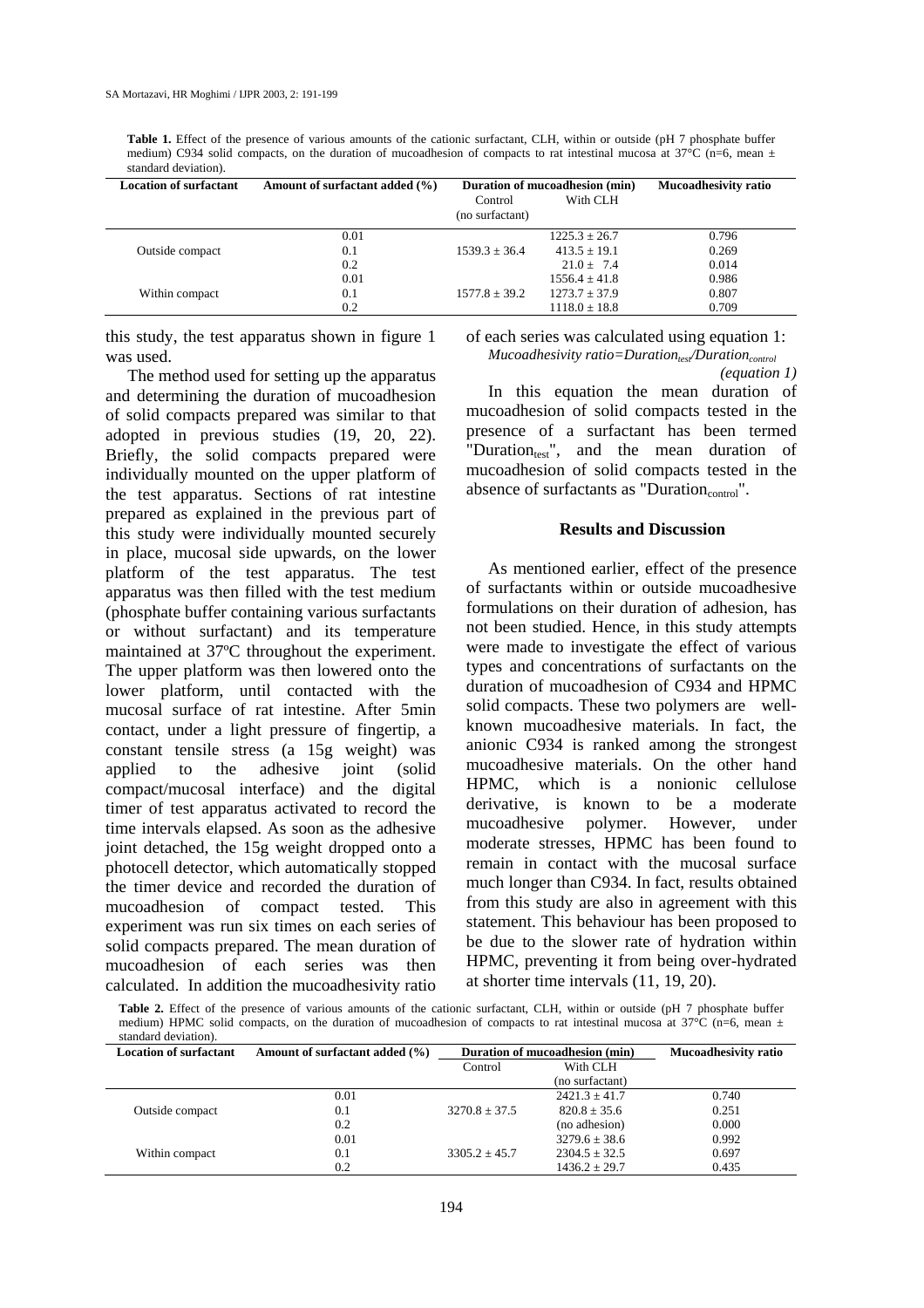**Table 3.** Effect of the presence of various amounts of the anionic surfactant, SLS, within or outside (pH 7 phosphate buffer medium) C934 solid compacts, on the duration of mucoadhesion of compacts to rat intestinal mucosa at  $37^{\circ}$ C (n=6, mean  $\pm$  standard deviation).

| <b>Location of surfactant</b> | Amount of surfactant added (%) | Duration of mucoadhesion (min) |                   | <b>Mucoadhesivity ratio</b> |
|-------------------------------|--------------------------------|--------------------------------|-------------------|-----------------------------|
|                               |                                | Control<br>(no surfactant)     | With SLS          |                             |
|                               | 0.5                            |                                | $1119.4 + 30.6$   | 0.723                       |
| Outside compact               | 1.0                            | $1547.5 \pm 38.7$              | $724.8 + 28.1$    | 0.468                       |
|                               | 2.0                            |                                | $239.7 + 16.2$    | 0.155                       |
|                               | 0.5                            |                                | $1540.7 + 41.1$   | 0.986                       |
| Within compact                | 1.0                            | $1562.5 + 49.4$                | $1228.0 \pm 35.4$ | 0.786                       |
|                               | 2.0                            |                                | $1091.2 \pm 37.8$ | 0.698                       |

Presence of the cationic surfactant, CLH, outside both the C934 (Table 1) and HPMC (Table 2) solid compacts was found to result in the greatest amount of reduction in their duration of mucoadhesion and the lowest mucoadhesivity ratios, among all the surfactants studied. For both C934 and HPMC solid compacts, this reduction was statistically significant (P<0.05, ANOVA and Tukey posttest), compared with the control compacts, at all CLH concentrations studied. In both cases, at higher CLH concentrations the reduction observed in the duration of mucoadhesion was more drastic. In addition, HPMC solid compacts were found to be exceedingly more sensitive to the presence of CLH within the exterior phosphate buffer medium, than C934 compacts. In fact at a CLH concentration of 0.2%, HPMC compacts completely failed to adhere to the mucosal surface. However, the presence of CLH within C934 and HPMC solid compacts reduced the duration of mucoadhesion of these compacts greatly less than their presence in the external medium (outside compacts). In fact with both C934 and HPMC compacts, the presence of CLH at amounts greater than 0.01% produced a statistically significant (P<0.05, ANOVA and Tukey post-test) reduction in the duration of mucoadhesion of compacts. Nevertheless, the reduction observed in the duration of mucoadhesion of C934 and HPMC compacts in the presence of CLH within them, was immensely less than the presence of CLH in the external buffer medium.

CLH is a cationic surfactant. Hence, it can bind to the negatively charged mucosal surface, preventing the polymer chains from being attached to this surface. Therefore, CLH can help to reduce the formation of strong adhesive bonds required to keep the compact in contact with the mucosal surface for an extended period of time. In other word, CLH hinders the formation of mucoadhesive polymer chainsmucosal surface interactions (such as hydrogen bond formation), needed to produce a strongly adhesive and durable compact. In addition CLH molecules can also form cation-anion complexes with the ionized carboxyl groups present within the C934 polymeric chains. These complexes can also hinder full stretching and opening of the C934 chains, needed for the formation of a close and intimate contact with the mucosal surface, and hence reduce the overall extent of adhesive bonds formed with the mucosal surface. However, it seems that despite the disrupting effect of CLH, C934 polymeric chains can encounter the presence of

**Table 4.** Effect of the presence of various amounts of the nonionic surfactant, POL407, within or outside (pH 7 phosphate buffer medium) C934 solid compacts, on the duration of mucoadhesion of compacts to rat intestinal mucosa at 37°C ( $n=6$ , mean  $\pm$ standard deviation).

| <b>Location of surfactant</b> | Amount of surfactant added (%) | Duration of mucoadhesion (min) |                   | <b>Mucoadhesivity ratio</b> |
|-------------------------------|--------------------------------|--------------------------------|-------------------|-----------------------------|
|                               |                                | Control                        | With POL407       |                             |
|                               |                                | (no surfactant)                |                   |                             |
|                               | 0.5                            |                                | $1490.4 \pm 37.1$ | 0.984                       |
|                               | 1.0                            |                                | $1327.2 + 39.6$   | 0.876                       |
| Outside compact               | 2.0                            | $1514.4 + 40.3$                | $1169.9 \pm 24.6$ | 0.773                       |
|                               | 3.0                            |                                | $1054.5 + 27.1$   | 0.696                       |
|                               | 6.0                            |                                | $840.1 \pm 23.4$  | 0.555                       |
|                               | 0.5                            |                                | $1496.5 \pm 41.3$ | 0.992                       |
|                               | 1.0                            |                                | $1490.4 + 45.7$   | 0.988                       |
|                               | 2.0                            |                                | $1481.7 \pm 40.4$ | 0.982                       |
| Within compact                | 3.0                            | $1509.1 \pm 53.7$              | $1480.2 \pm 18.9$ | 0.981                       |
|                               | 6.0                            |                                | $1470.9 \pm 41.3$ | 0.975                       |
|                               | 10.0                           |                                | $1458.5 \pm 43.8$ | 0.967                       |
|                               | 20.0                           |                                | $1107.2 \pm 31.4$ | 0.734                       |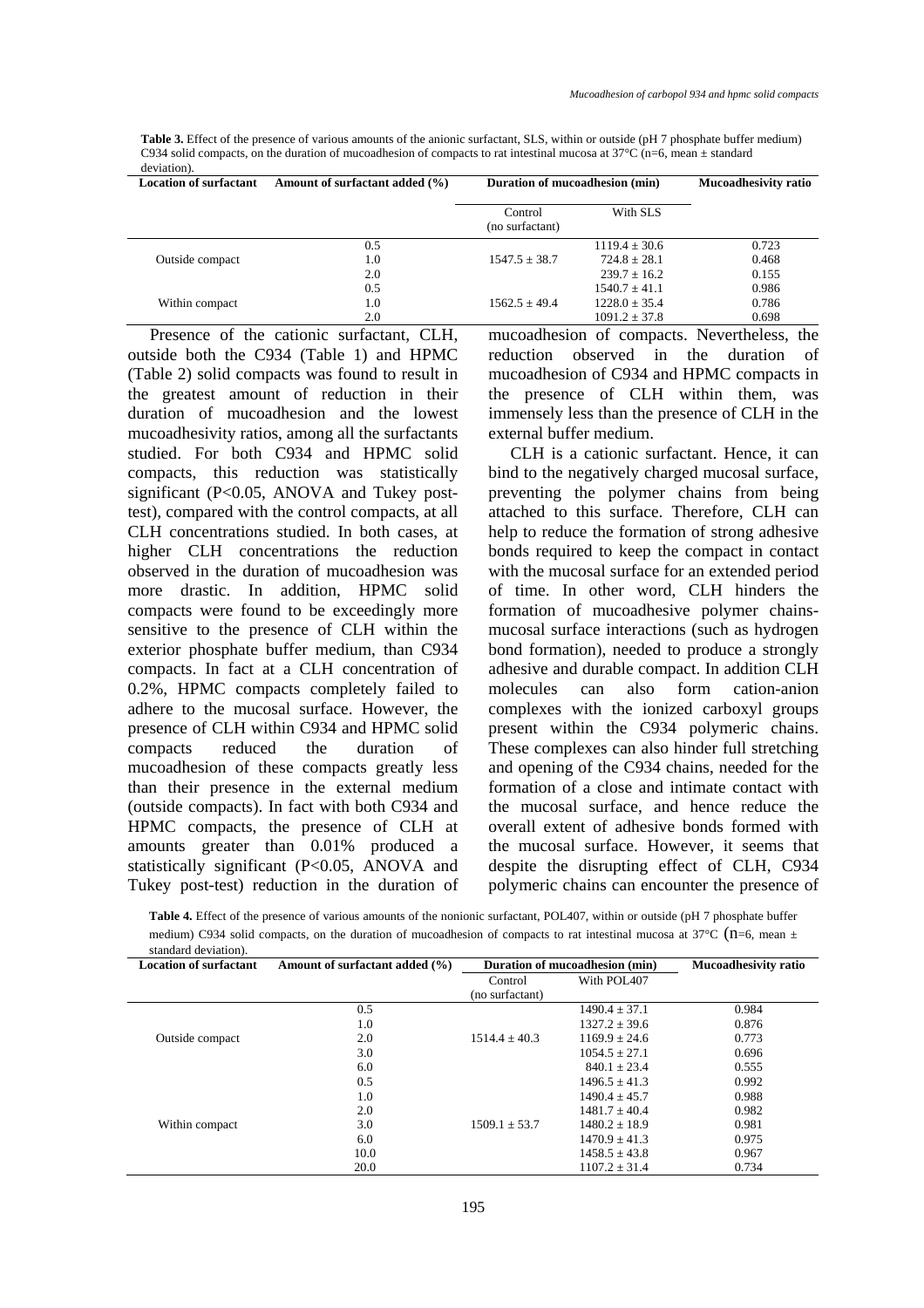**Table 5.** Effect of the presence of various amounts of the nonionic surfactant, POL407, within or outside (pH 7 phosphate buffer medium) HPMC solid compacts, on the duration of mucoadhesion of compacts to rat intestinal mucosa at  $37^{\circ}$ C (n=6, mean  $\pm$ standard deviation).

| <b>Location of surfactant</b>                      | Amount of surfactant added (%) |                   | Duration of mucoadhesion (min) | <b>Mucoadhesivity ratio</b>                                     |
|----------------------------------------------------|--------------------------------|-------------------|--------------------------------|-----------------------------------------------------------------|
|                                                    |                                | Control           | With POL407                    |                                                                 |
|                                                    |                                | (no surfactant)   |                                |                                                                 |
|                                                    | 0.5                            |                   | $2368.7 \pm 32.9$              | 0.740                                                           |
|                                                    | 1.0                            |                   | $1958.8 \pm 40.7$              | 0.612                                                           |
| Outside compact                                    | 2.0                            | $3202.4 \pm 48.6$ | $1296.3 \pm 30.6$              | 0.405                                                           |
|                                                    | 3.0                            |                   | $825.9 \pm 35.1$               | 0.258                                                           |
|                                                    | 6.0                            |                   | $341.5 + 26.4$                 | 0.107                                                           |
|                                                    | 0.5                            |                   | $3274.2 \pm 44.7$              | 0.998                                                           |
|                                                    | 1.0                            |                   | $3255.6 \pm 36.5$              | 0.992                                                           |
| Within compact                                     | 2.0                            | $3282.3 \pm 54.5$ | $3247.4 \pm 41.6$              | 0.989                                                           |
|                                                    | 3.0                            |                   | $3245.9 \pm 56.8$              | 0.989                                                           |
|                                                    | 6.0                            |                   | $3239.2 \pm 47.4$              | 0.987                                                           |
|                                                    | 10.0                           |                   | $3230.7 \pm 41.2$              | 0.984                                                           |
|                                                    | 20.0                           |                   | $2060.5 \pm 30.9$              | 0.628                                                           |
| $C$ III $k_{\text{eff}}$ $l_{\text{tot}}$ IIDM $C$ | and Camera atriciana           |                   |                                | district that a bid a comparator of cased the comparator of the |

CLH better than HPMC, and form stronger adhesive bonds with the mucosal surface.

Presence of CLH within C934 and HPMC solid compacts has not been able to produce the same extent of reduction in the duration of mucoadhesion of compacts, compared to that seen when CLH was present outside the solid compacts. It is speculated that in contrast to the situation when CLH is present outside the solid compacts, when CLH molecules are present within the compacts they can not quickly reach out and bind to the mucosal surface. In fact, a solid compact requires more time to be hydrated and let the external medium to get into the compact to dissolve all the CLH molecules. Hence, this lag time will allow the formation of stronger adhesive bonds between the polymer chains and the mucosal surface. This would in turn create a stronger and more durable mucoadhesive joint. However, by increasing the amount of CLH present within the solid compact, a greater number of CLH molecules can get out of the compact, and hence exert a more pronounced effect.

Presence of the anionic surfactant, SLS, and the nonionic surfactant, POL407, outside the C934 and HPMC solid compacts have not been able to produce the same reduction in the duration of mucoadhesion of compacts, compared

with the solid compacts placed in contact with CLH. The presence of SLS outside the C934 compacts (Table 3) has reduced the duration of mucoadhesion more than POL407 (Table 4). Hence, the mucoadhesivity ratios of C934 compacts placed in contact with SLS are less than those placed in contact with POL407.

Presence of SLS and POL407 within the buffer medium at all the concentrations studied, resulted in a significant (P<0.05, ANOVA and Tukey post-test) reduction in the duration of mucoadhesion of both C934 and HPMC solid compacts, compared with the corresponding control compacts. However, interestingly and unlike the C934 solid compacts, the presence of POL407 outside the HPMC compacts (Table 5) managed to reduce the duration of mucoadhesion of HPMC compacts more than SLS (Table 6). In other word in C934 solid compacts, following CLH, the presence of SLS outside the compacts results in the greatest reduction in mucoadhesion, whereas in HPMC solid compacts POL407 stands after CLH in this respect. Regardless of this finding, both SLS and POL407 were able to further reduce the duration of mucoadhesion of C934 and HPMC compacts, by increasing their concentration within the phosphate buffer medium. Also, the mucoadhesivity ratio of both the C934 and

**Table 6.** Effect of the presence of various amounts of the anionic surfactant, SLS, within or outside (pH 7 phosphate buffer medium) HPMC solid compacts, on the duration of mucoadhesion of compacts to rat intestinal mucosa at 37 $^{\circ}$ C (n=6, mean  $\pm$  standard deviation).

| <b>Location of surfactant</b> | Amount of surfactant added (%) | Duration of mucoadhesion (min) |                             | <b>Mucoadhesivity ratio</b> |
|-------------------------------|--------------------------------|--------------------------------|-----------------------------|-----------------------------|
|                               |                                | Control                        | With SLS<br>(no surfactant) |                             |
|                               | 0.5                            |                                | $2698.6 + 34.5$             | 0.827                       |
| Outside compact               | 1.0                            | $3264.0 + 40.3$                | $2021.4 \pm 48.7$           | 0.619                       |
|                               | 2.0                            |                                | $1430.7 \pm 33.9$           | 0.438                       |
|                               | 0.5                            |                                | $3239.1 + 49.4$             | 0.995                       |
| Within compact                | 1.0                            | $3255.8 + 39.1$                | $2005.9 + 41.6$             | 0.616                       |
|                               | 2.0                            |                                | $1286.3 \pm 32.7$           | 0.395                       |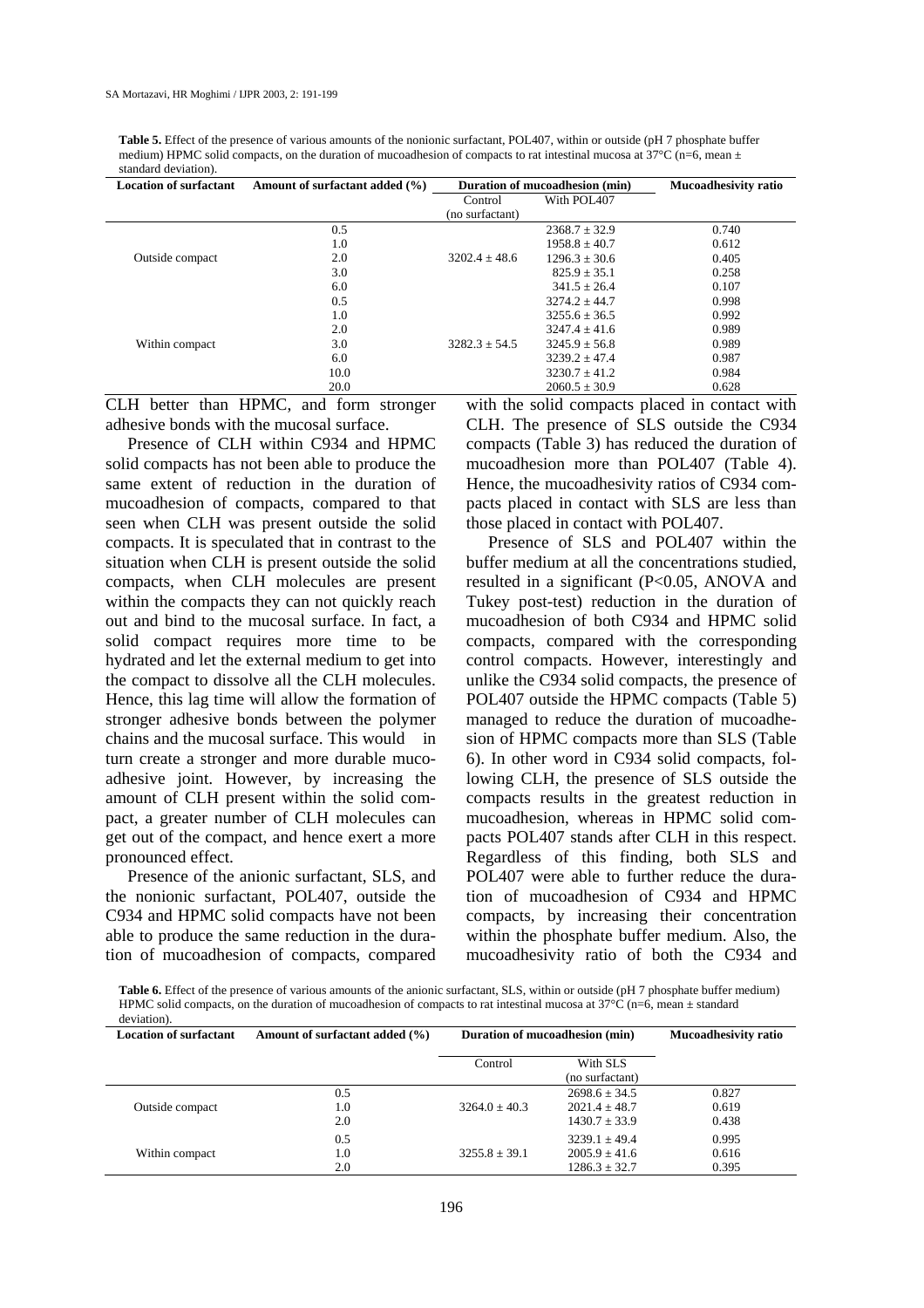HPMC solid compacts placed in contact with SLS or POL407 containing buffer medium were greater than their corresponding compacts placed in the buffer medium containing CLH.

On the other hand, the presence of SLS and POL407 within C934 solid compacts (Tables 3 and 4), could not produce the same reduction in the duration of mucoadhesion of compacts, compared to the situation when they were added to the external buffer medium. Hence, the corresponding mucoadhesivity ratios were also higher for C934 solid compacts containing these surfactants. Nevertheless, the presence of SLS within C934 solid compacts was able to significantly (P<0.05, ANOVA and Tukey posttest) reduce the duration of mucoadhesion of compacts, compared with the control compacts, when present at amounts greater than 0.5%. As mentioned above this reduction was greatly less than when SLS was present outside the C934 compacts. With POL407, its presence within C934 solid compacts only at a concentration of 20%, was found to significantly reduce the duration of mucoadhesion of compacts. Hence, it seems that the presence of SLS within C934 compacts can reduce the duration of mucoadhesion of compacts more than POL407. This was also reflected in the mucoadhesivity ratios obtained. However, with HPMC solid compacts, the presence of SLS (except for 0.5% concentration) within these compacts (Table 6) was found to reduce their duration of mucoadhesion more than when SLS was present outside the HPMC compacts. This finding was also supported with the mucoadhesivity ratios obtained with these compacts. In fact at SLS concentrations above 0.5% within HPMC compacts, the reduction observed in the duration of mucoadhesion of compacts was found to be significant (P<0.05, ANOVA and Tukey post-test), compared with the control HPMC compacts. Finally, the presence of POL407 within HPMC solid compacts (Table 5) was only found to significantly (P<0.05, ANOVA and Tukey posttest) reduce the duration of mucoadhesion of compacts, compared with the control compacts, when present at a concentration of 20%. Furthermore, this reduction observed was greatly less than that obtained when POL407 was present in the buffer medium. Also, the effect of SLS in reducing the duration of mucoadhesion of HPMC, when present within these compacts, seems to be greater than that of POL407.

As mentioned earlier, the presence of CLH outside C934 and HPMC compacts, can quickly cover and form complexes with the mucosal surface, preventing the formation of strong and durable mucoadhesive bonds between the polymer chains and the mucosal surface. The anionic surfactant, SLS, and the nonionic POL407 are not expected to be able to exert such an effect. Hence, it does not seem strange that their ability to reduce the duration of mucoadhesion of C934 and HPMC compacts is less than that of CLH. With C934 compacts, the presence of SLS outside the compacts was found to reduce the duration of mucoadhesion more than POL407. It is speculated that the presence of the anionic surfactant, SLS, in the buffer medium surrounding the C934 compacts can form a repulsive layer of surfactant in the interface between polymer chains and the mucosal surface. These repulsive forces are formed because of the presence of negative charges within both the C934 polymeric chains (ionized carboxyl groups) as well as the mucosal surface. Hence, the process of nearing of the C934 chains towards the mucosal surface, followed by the formation of a close and intimate contact, required for consolidation of the mucoadhesive joint, can not properly take place. This could in turn result in the formation of weaker mucoadhesive bonds, leading to a quicker dislodgment of compacts from the mucosal surface. The nonionic surfactant, POL407, is not expected to create such a repulsive layer. Hence, its ability to reduce the duration of mucoadhesion of C934 solid compacts is less than CLH and SLS.

Neither the presence of SLS nor POL407 within the C934 solid compacts reduced the duration of mucoadhesion of compacts, as much as their corresponding compacts placed in buffer media containing these surfactants. Just like CLH, these two surfactants are also not able to quickly and completely diffuse out of the C934 compact, and come into contact with the mucosal surface. This is because of the time period required for the solid compacts to hydrate and allow the external medium to get into the dry compact and dissolve the surfactant molecules. Following this stage, these two surfactants can exert their effects in a similar manner to that described above. However,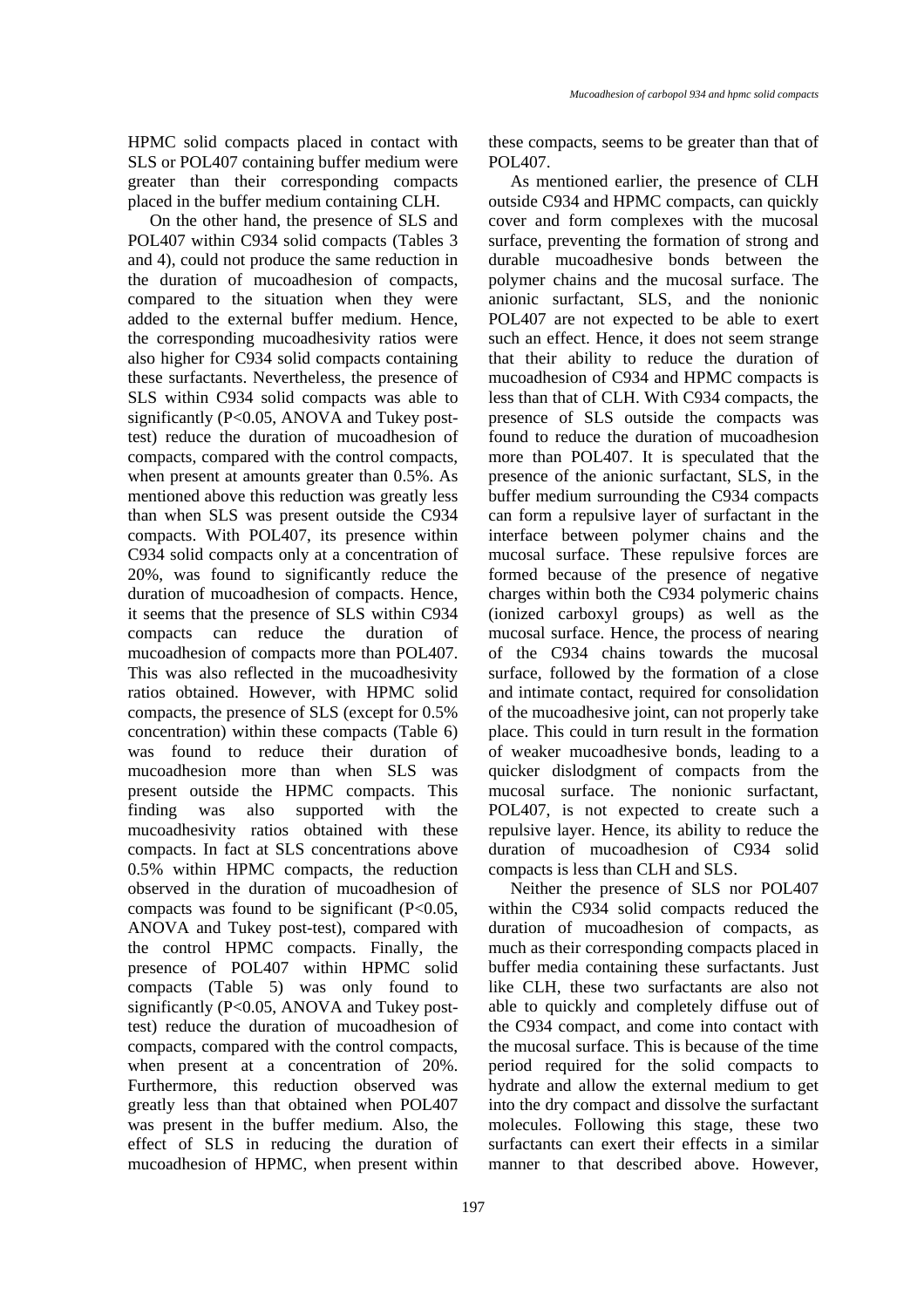because of this lag time, stronger adhesive joints would be formed between the polymer chains and the mucosal surface, leading to a longer duration of mucoadhesion.

In contrast to the results found for C934 compacts placed in contact with buffer media containing SLS or POL407, the presence of POL407 was able to reduce the duration of mucoadhesion of HPMC compacts more than SLS. In here, the SLS molecules are not able to repel the polymer chains of the nonionic HPMC and exert their repulsive layer effect (like that mentioned for C934) properly. Hence, these polymeric chains could get near the mucosal surface, resulting in the formation of durable mucoadhesive bonds. However, POL407 molecules can reside in the interfacial layer formed between the HPMC solid compact and the mucosal surface. Hence, by partially disrupting this layer as well as reducing the interfacial tension, POL407 can more effectively (compared with SLS) reduce the number of mucoadhesive bonds formed between HPMC chains and the mucosal surface. As a result the HPMC compact would not be able to remain in contact with the mucosal surface for a long period of time. Again, in here the presence of POL407 within the HPMC compacts was not able to reduce the duration of mucoadhesion of compacts, as well as when present in the external buffer medium. The reason for this finding is exactly similar to that mentioned for C934. However, the presence of SLS (at concentrations above 0.5%) within the HPMC solid compacts was found to reduce their duration of mucoadhesion more than when present outside the compacts. This finding was concentration dependent, and the presence of 2% SLS within HPMC compacts was able to exert a greater effect in reducing the duration of mucoadhesion. It is presumed that the presence of SLS anionic molecules within HPMC compacts can result in a more expanded polymeric network compared with POL407. This could in turn increase the rate of hydration of HPMC compact. Hence, as the time passes on, HPMC compact would hydrate faster and eventually reach the point of over-hydration and failure to remain in contact with the mucosal surface. Presence of SLS molecules outside the HPMC compact can not exert a similar effect, because the hydration rate of the compact is less in this situation.



It is worth mentioning that in the only similar study Tobyn and co-workers (16) found that the presence of various surfactants, including cholesterol, span 60, triton X705, sodium lauryl sulfate and cetyl pyridinium chloride, at concentrations of 1, 5 and 10% within Carbopol 934 tablets, resulted in no significant reduction in their strength of mucoadhesion. Determination of the strength of mucoadhesion is a quick test; merely measuring the maximum force required for breaking apart the adhesive joint formed between the mucoadhesive system and the mucosal surface. In this test tablets will not have the chance to hydrate extensively. Therefore, the surfactant molecules will not have the chance to exert their effects properly. However by determining the duration of mucoadhesion, as performed in this study, a better view of what would happen to the mucoadhesive system over a long period of time could be assessed. Hence in this study, in contrast to Tobyn and co-workers study, the presence of surfactants such as CLH and SLS within C934 and HPMC solid compacts was found to significantly reduce their duration of mucoadhesion. Therefore, as mentioned earlier, determining the duration of adhesion of a putative mucoadhesive system is a critical test. Surfact the present current of the measure of the presence of the current of the presence of the system of the presence of the system of the system of the system of the system of the system of the system of the system of t

Figure 2 summarizes the least mucoadhesivity ratios of C934 and HPMC compacts obtained in the presence of the greatest amounts of each of the surfactants used within and outside the compacts. It is clear that the presence of the cationic surfactant, CLH, outside both these discs can result in the lowest mucoadhesivity ratios obtained.

In conclusion, it seems that the presence of surfactants within or outside a mucoadhesive